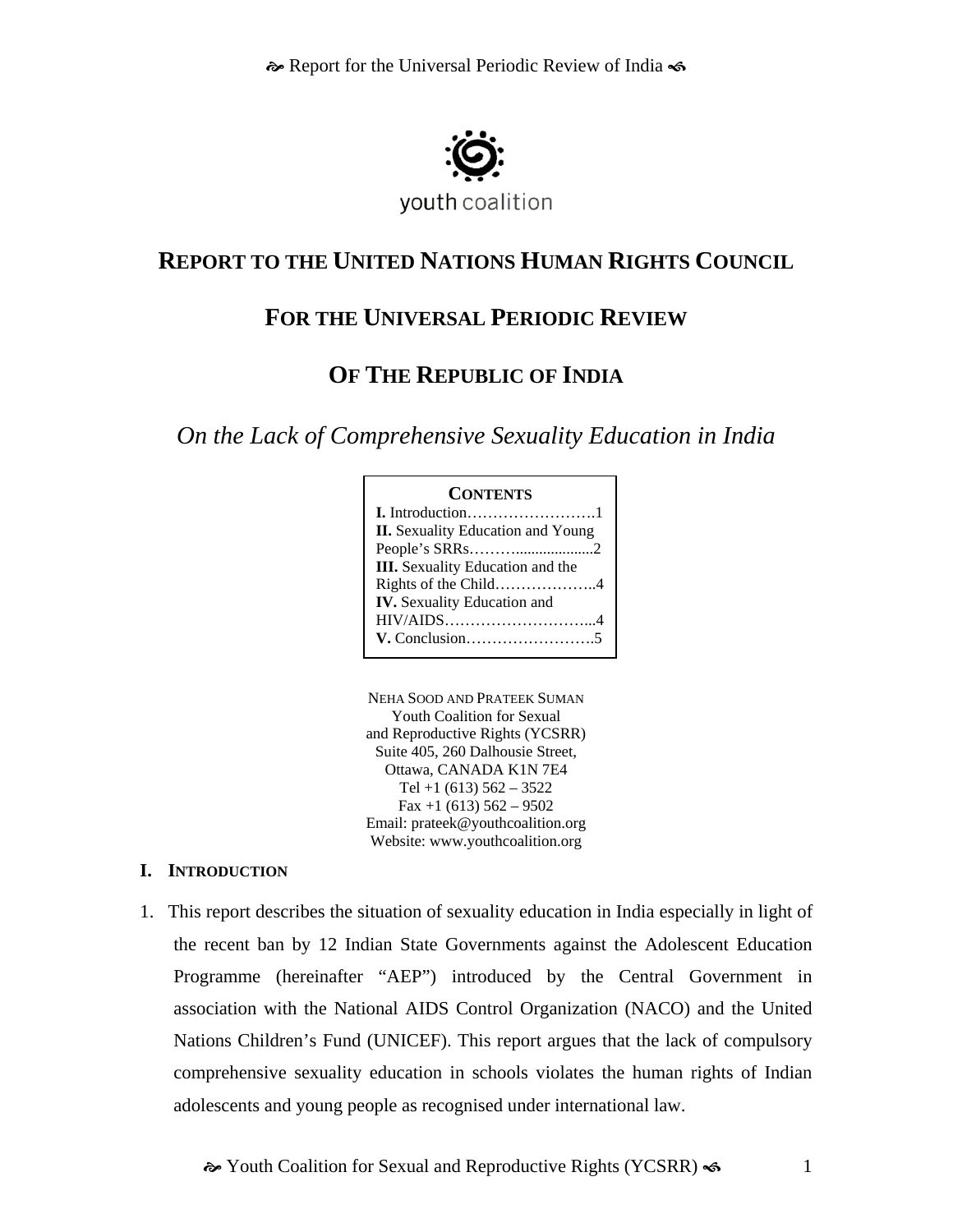### **II. SEXUALITY EDUCATION AND YOUNG PEOPLE'S SRRS**

- 2. At the 1994 United Nations International Conference on Population and Development (ICPD) and its Five Year Review member states of the UN including India affirmed the Sexual and Reproductive Rights (SRRs) of adolescents and young people. It is understood that in order for adolescents and young people to freely make informed decisions on all matters relating to their sexuality and reproduction, they require comprehensive sexuality education. Therefore, as a part of their commitments under the ICPD agenda, governments are obliged to provide for free and compulsory comprehensive sexuality education for adolescents and young people.
- 3. In India, private schools are free to choose whether to include sexuality education in their curricula. It is unknown how many private schools have included a comprehensive curriculum in their syllabi. Those private schools affiliated with the Central Board of Secondary Education (CBSE) are required to have a component of sex education in their syllabi but such schools are a minority. Most schools – private and public affiliated with state boards of secondary education – do not have any form of sexuality education in their curricula.
- 4. Taking cognizance of this gap, the Central Government developed the AEP in association with NACO and UNICEF for implementation in all secondary and higher secondary schools. The objectives of the AEP were:
	- a. To ensure the integration of AE elements into the school curriculum and in teacher education courses,
	- b. To organize activities for life skills development,
	- c. To help students acquire authentic knowledge about Adolescent Reproductive and Sexual Health (ARSH) including HIV/AIDS and substance abuse, especially drugs, and
	- d. To inculcate in students essential life skills to develop healthy attitudes and responsible behaviour towards ARSH issues, including HIV/AIDS and substance abuse.
- 5. The materials of the AEP included a Teachers' Workbook, Reference Material, Facilitators' Handbook and a Flip Chart.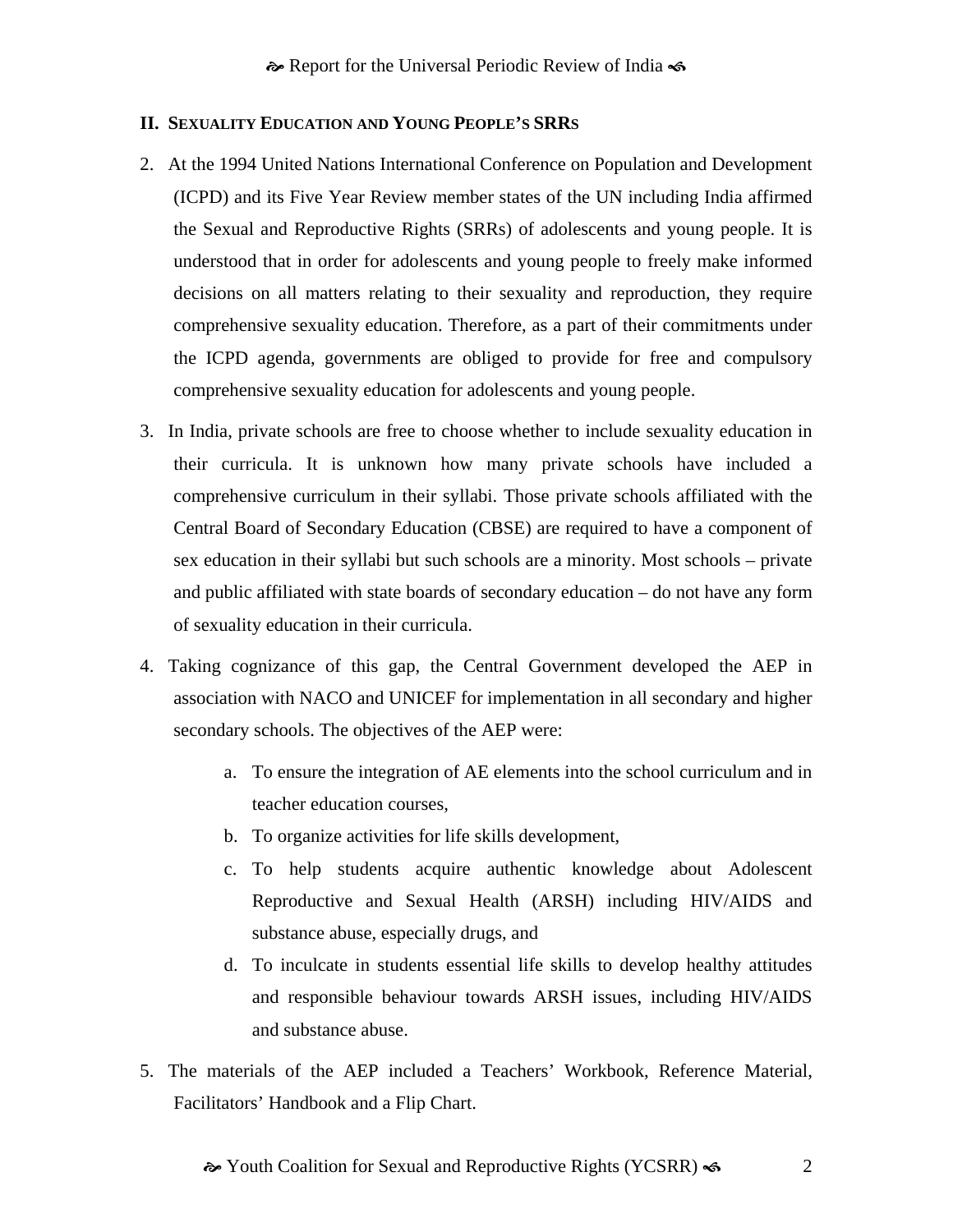- 6. When this Programme was introduced in schools affiliated to state education boards, it was objected to by certain organizations on the ground that its explicit content was contrary to Indian culture and morality. As a reaction to these protests, it was banned by twelve State Governments including the large states of Madhya Pradesh, Maharashtra and Gujarat on the same grounds.
- 7. It has been claimed that sex education in schools will increase risky behaviour amongst adolescents and young people. Such a claim is baseless and the truth is quite the contrary. A study conducted by the World Health Organization (WHO) titled *Effects of Sex Education on Young People's Sexual Behavior* has shown that sex education does not encourage young people to have sex at an earlier age or more frequently. On the contrary, the study shows that sex education delays the start of sexual activity, reduces sexual activity among young people and encourages those already sexually active to have safer sex.
- 8. Further, arguments of morality and culture cannot justify the denial of live-saving information to adolescents and young people. Information may be presented in an age-appropriate and culturally sensitive way, but there can be no compromise on the content of the information.
- 9. In response to these bans, the Central Government has not taken any further action. It has justified its inaction by pointing out that under the federal structure of the Indian Constitution, Education and Health are both subjects that can be exclusively legislated upon and executed by State Legislatures and Governments.
- 10. It is well known that under International law federalism or any other argument of national law is not an excuse for the violation of international commitments. This rule has been codified by the 1969 Convention on the Law of Treaties and the 2001 Draft Articles on State Responsibility prepared by the International Law Commission. Further, the Indian Constitution enables the Central Government to make any laws or take any executive action if it is in furtherance of its international commitments – regardless of whether such a matter is a State subject under the federal structure. Therefore, the Central Government is obliged to make the AEP compulsory regardless of the opposition.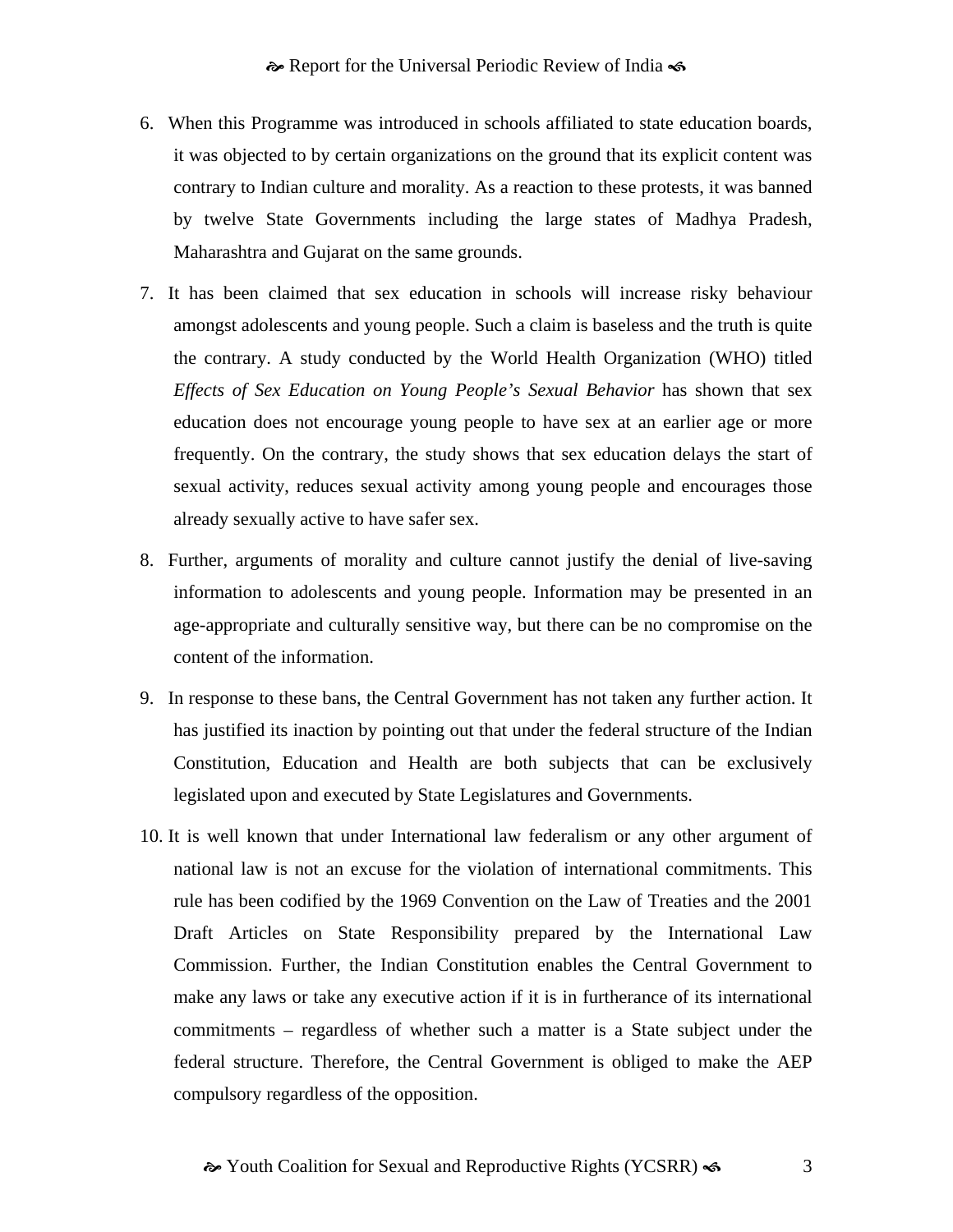#### **III. Sexuality Education and the Rights of the Child**

- 11. The 1989 United Nations Convention on the Rights of the Child (hereinafter "CRC") obliges state parties *to protect the best interests of children* (Article 3), *to protect children from all forms of physical or mental violence, injury or abuse, neglect or negligent treatment, mal-treatment or exploitation, including sexual abuse while in the care of parents, legal guardians or any other person in whose care they are*  (Article 19) and *to undertake to protect children from all forms of sexual exploitation and sexual abuse* (Article 34). The CRC was ratified by India in 1992.
- 12. The reality of India's 440 million children is far from ideal. Recently, a study commissioned by the Indian Ministry of Women and Children Development and carried out by UNICEF and *Prayas*, a non-governmental organization, interviewed 12,247 children and 2324 young adults in 13 Indian states. The study revealed that a shocking 53% of children between the ages of 5 and 12 have been sexually abused. Most often this abuse was perpetrated by parents, legal guardians or close members of the family. Further, the study disturbingly notes that more than half of all cases of sexual abuse and rape go unreported.
- 13. Educating children about their bodies and sexuality in an age-appropriate way can go a long way in helping them understand the difference between sexual and non-sexual touch. Such education can help children escape the guilt and fear that often accompanies sexual abuse and empower them to report previous or ongoing abuse.
- 14. In light of overwhelming evidence that there is rampant sexual abuse of children in India and strong suggestions that age-appropriate sexuality education for children can reduce the incidence and severity of sexual abuse, the failure on the part of the Indian state to provide for compulsory sexuality education for children in all schools amounts to negligence and thereby a violation of its commitments under the CRC.

#### **IV. Sexuality Education and HIV/AIDS**

15. The 2001 *Declaration of Commitment on HIV/AIDS* that came out of the UN General Assembly Special Session on HIV/AIDS and the 2006 Political Declaration of the